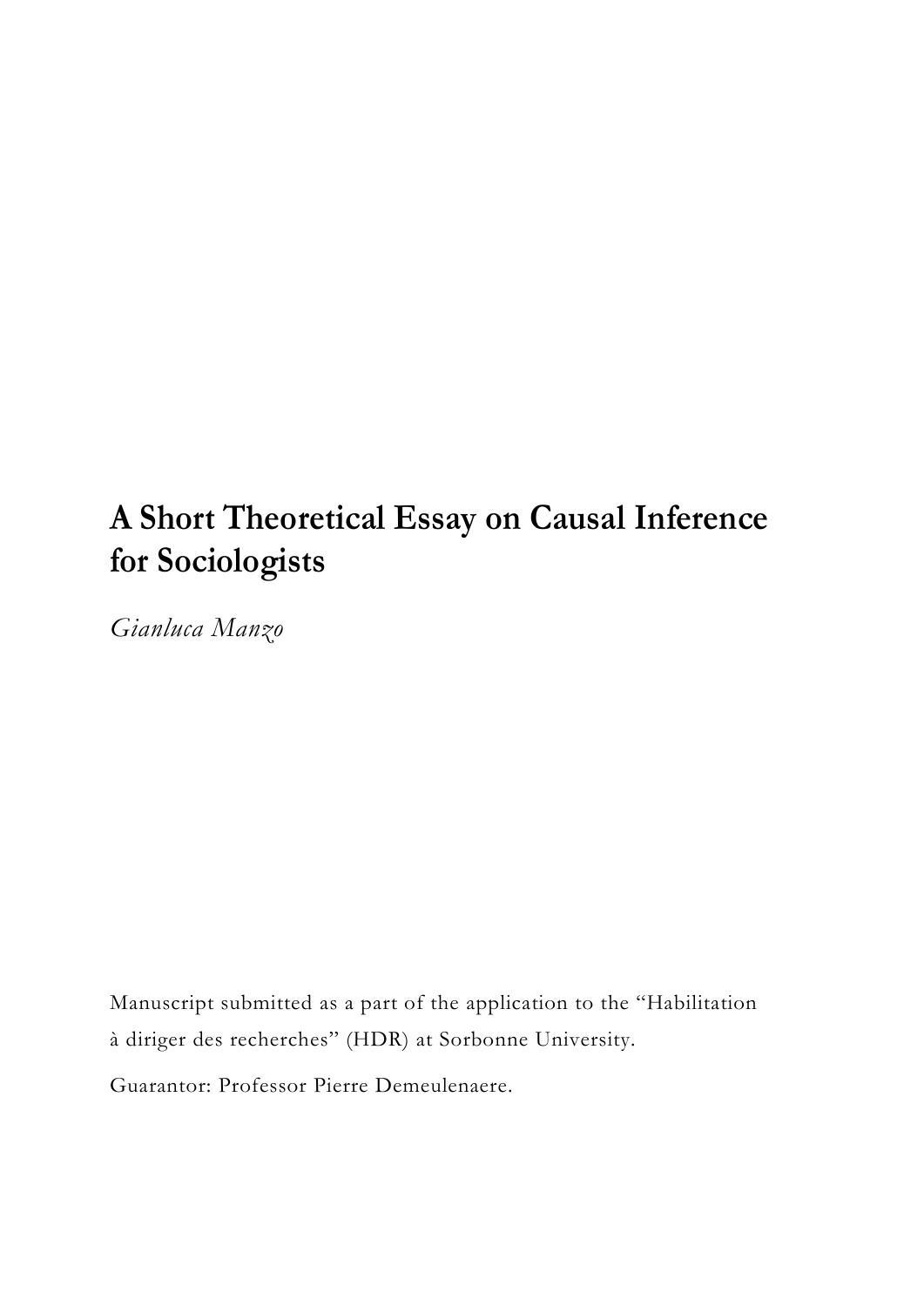## **Table of contents**

| List of acronyms           | p. 6  |
|----------------------------|-------|
| List of tables and figures | p. 6  |
| Acknowledgements           | p. 7  |
| Foreword                   | p. 8  |
| The argument in a nutshell | p. 14 |
| Introduction               | p. 23 |
| The literature             |       |

*The question*

*The structure of the answer*

### **Part I: Conceptual and Methodological Clarifications**

## **Chapter 1** p. 37

#### **The diversity of views on causality and mechanisms**

- 1.1 Statistical and causal inference
- 1.2 Dependence and production accounts of causality
- 1.3 Horizontal and vertical perspectives on mechanisms

1.3.1 The horizontal perspective viewed by the vertical one

1.3.2 The vertical perspective viewed by the horizontal one

1.4 Causality and mechanism accounts, and judgments on ABMs

## **Chapter 2** p. 56 **ABM and the vertical view on mechanism** 2.1 ABM and object-oriented programming

2.2 ABM and heterogeneity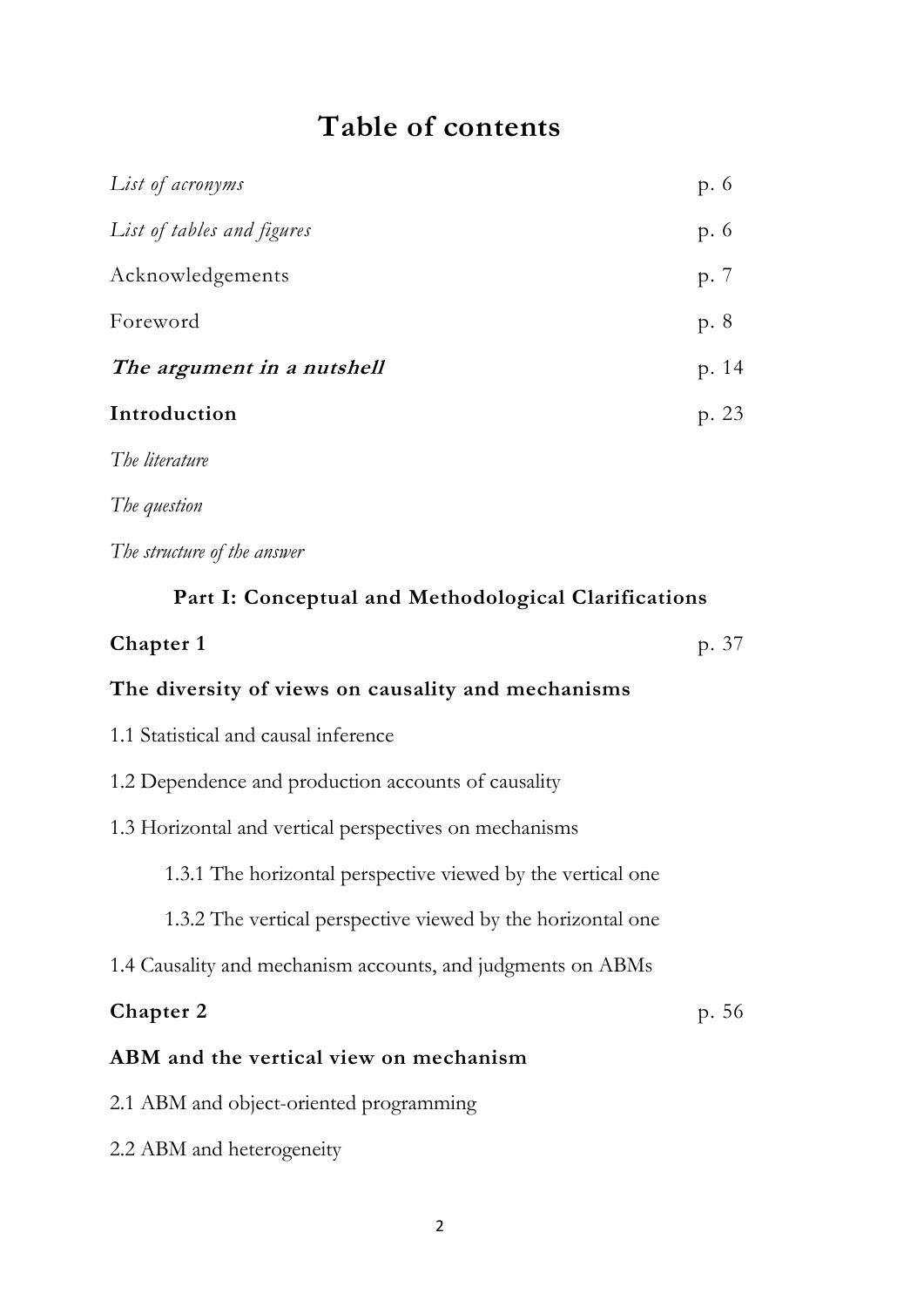- 2.3 ABM and micro-foundations
- 2.4 ABM and interactions
- 2.5 ABM and time
- 2.6 ABM and multi-level settings
- 2.7 ABM and variables within statistical methods and ABMs

### **Chapter 3** p. 69

#### **The diversity of ABMs on offer**

- 3.1 Abstract *versus* data-driven ABMs: an old opposition.
- 3.2 Abstract *versus* data-driven ABMs: recent trends.
- 3.3. Sub-trends within data-driven ABMs
- 3.4 ABM's theoretical realism, empirical calibration and validation
	- 3.4.1 "Theoretically-blind" data-driven ABMs
	- 3.4.2 "Theoretically-informed" data-driven ABMs

#### **Part 2: Evidence and Arguments in Causal Inference**

#### **Chapter 4** p. 93

#### **ABM's Causal Capacity**

- 4.1 Causally-sufficient ABMs
	- 4.1.1 The role of "theoretical realism"
	- 4.1.2 The role of "empirical validation"
	- 4.1.3 The role of "empirical calibration"
	- 4.1.4 *In-principle* conditions for causally-sufficient ABMs
	- 4.1.5 Reply to a possible objection

#### 4.2 *In-practice* limitations

4.2.1 ABM's flexibility and data availability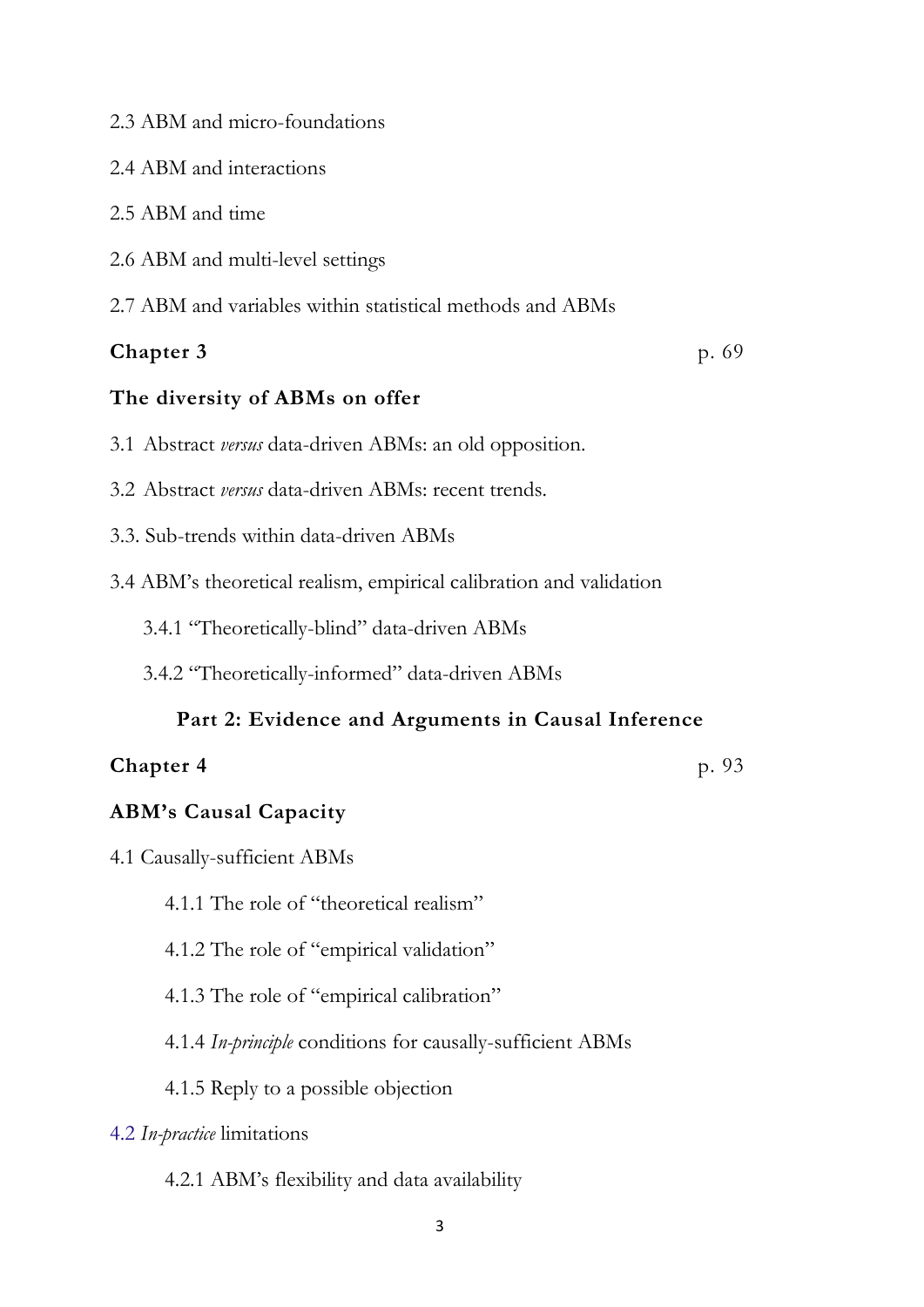#### 4.2.2 Granularity *versus* empirical calibration

#### 4.3 ABM's modeling assumptions and reliability tools

- 4.3.1 Sensitivity Analysis
- 4.3.2 Robustness Analysis
- 4.3.3 Dispersion Analysis
- 4.3.4 Model analysis

#### **Chapter 5** p. 119

#### **Observational Methods' Causal Capacity**

- 5.1 Existing skeptical views
- 5.2 *In-practice* untestable assumptions
	- 5.2.1 RCTs and heterogeneity
	- 5.2.2 IVs and *in-practice* untestable assumptions
		- 5.2.2.1 The "relevance" condition
	- 5.2.3 Automatized DAGs and graphs indistinguishability

#### 5.3 *In-principle* untestable assumptions

- 5. 3.1 RCTs and "stable unit treatment value assumption" (SUTVA)
- 5. 3.2 IVs and the "exclusion" condition
- 5. 3.3 DAGs and strategies for causal identification
	- 5. 3.3.1 DAGs and the "backdoor" criterion
	- 5. 3.3.2 DAGs and the "front-door" criterion
- 5.4 Observational methods are still fundamentally different
	- 5.4.1 ABM lacks "formal" assumptions
	- 5.4.2 ABM lacks "materiality"
	- 5.4.3 ABM lacks well-defined testing procedures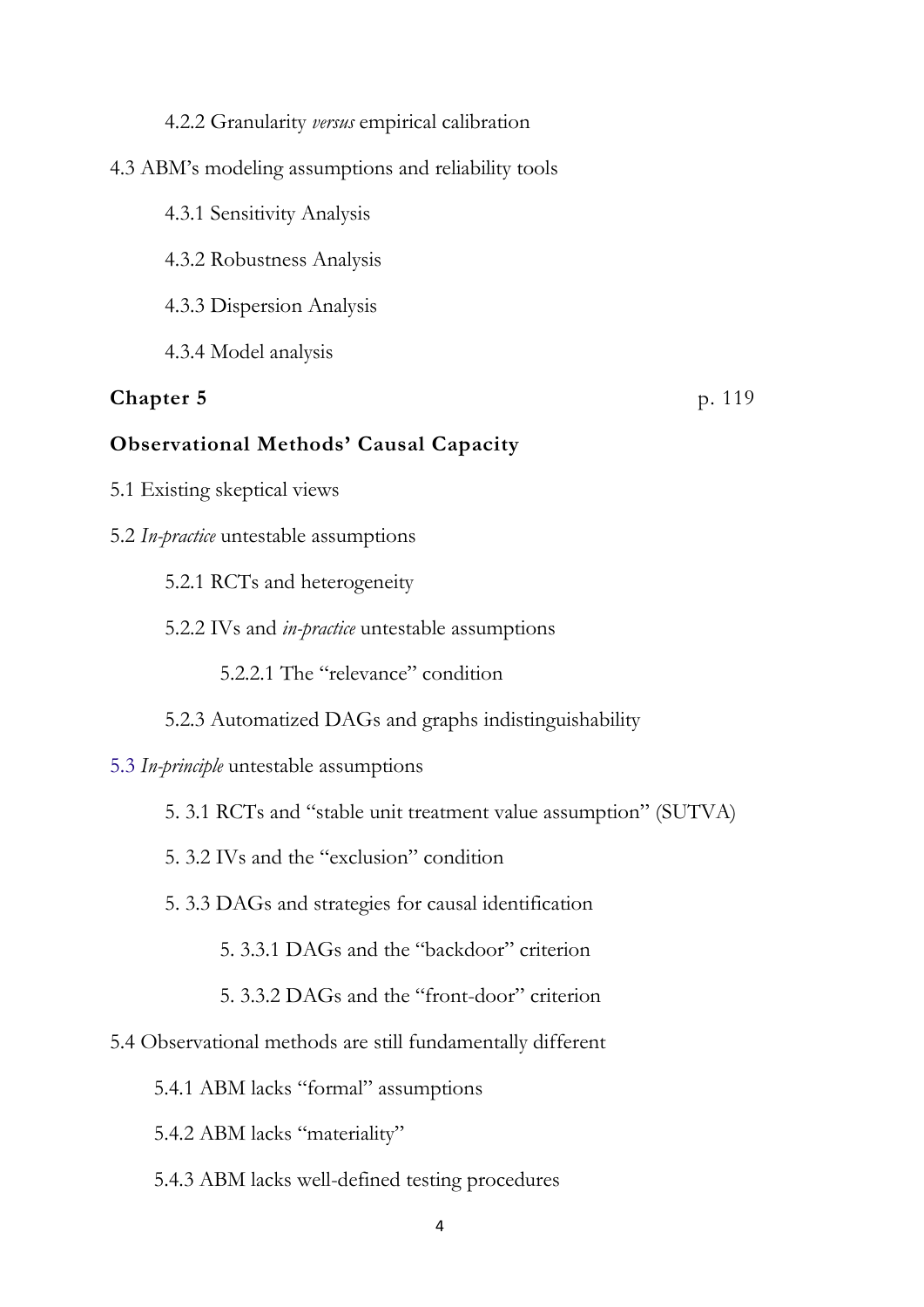### **Chapter 6 p. 157**

### **ABM and Observational Methods: Foes or Friends?**

6.1 From causal conceptual pluralism to evidential pluralism

- 6.2 What does count as evidence?
- 6.3 Why do different types of evidence count?
- 6.4 When is diverse evidence most effective?

| Discussion (potential objections)                         | p. 171 |
|-----------------------------------------------------------|--------|
| Causation (description) versus Constitution (Explanation) |        |
| Lack of a specific research strategy                      |        |
| Narrow scope                                              |        |
| Conclusion                                                | p. 181 |
| References                                                | p. 190 |
| $A$ ppendix                                               | p. 225 |
|                                                           |        |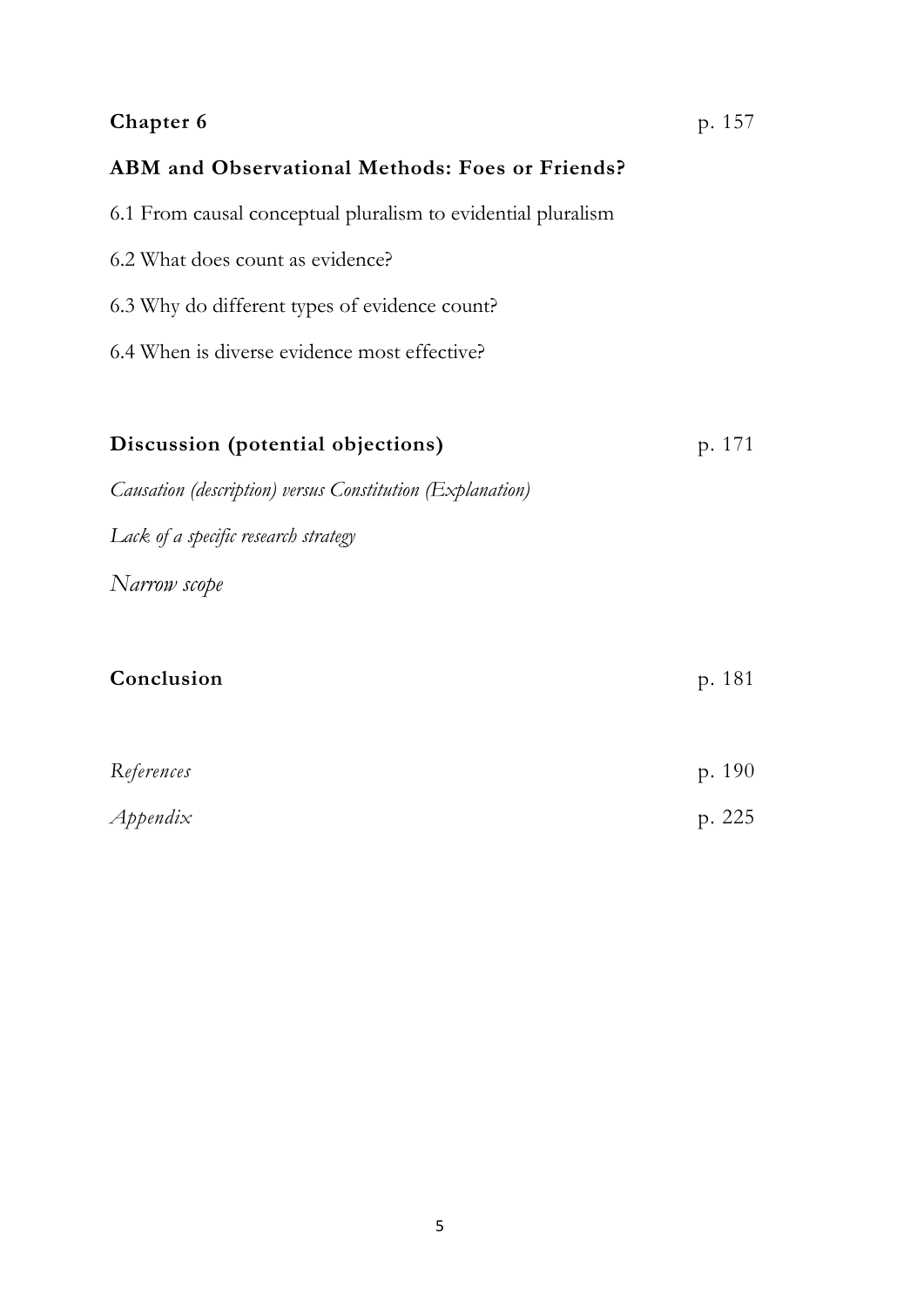## List of acronyms

ABM: an Agent-based Model or Agent-based Modeling ABMs: Agent-based Models DAG(s): Directed Acyclic Graph(s) IV(s): Instrumental Variable(s) KISS (principle): Keep It Simple, Stupid KIDS (principle): Keep It Descriptive, Stupid RCTs: Randomized Controls Trials (experiments)

# List of tables and figures

Table 1: Observed combinations of "theoretical realism", "empirical calibration" (input side), and "empirical validation" (output side) in 23 ABMs from economics, epidemiology, ethno-archeology, demography, marketing research, and sociology.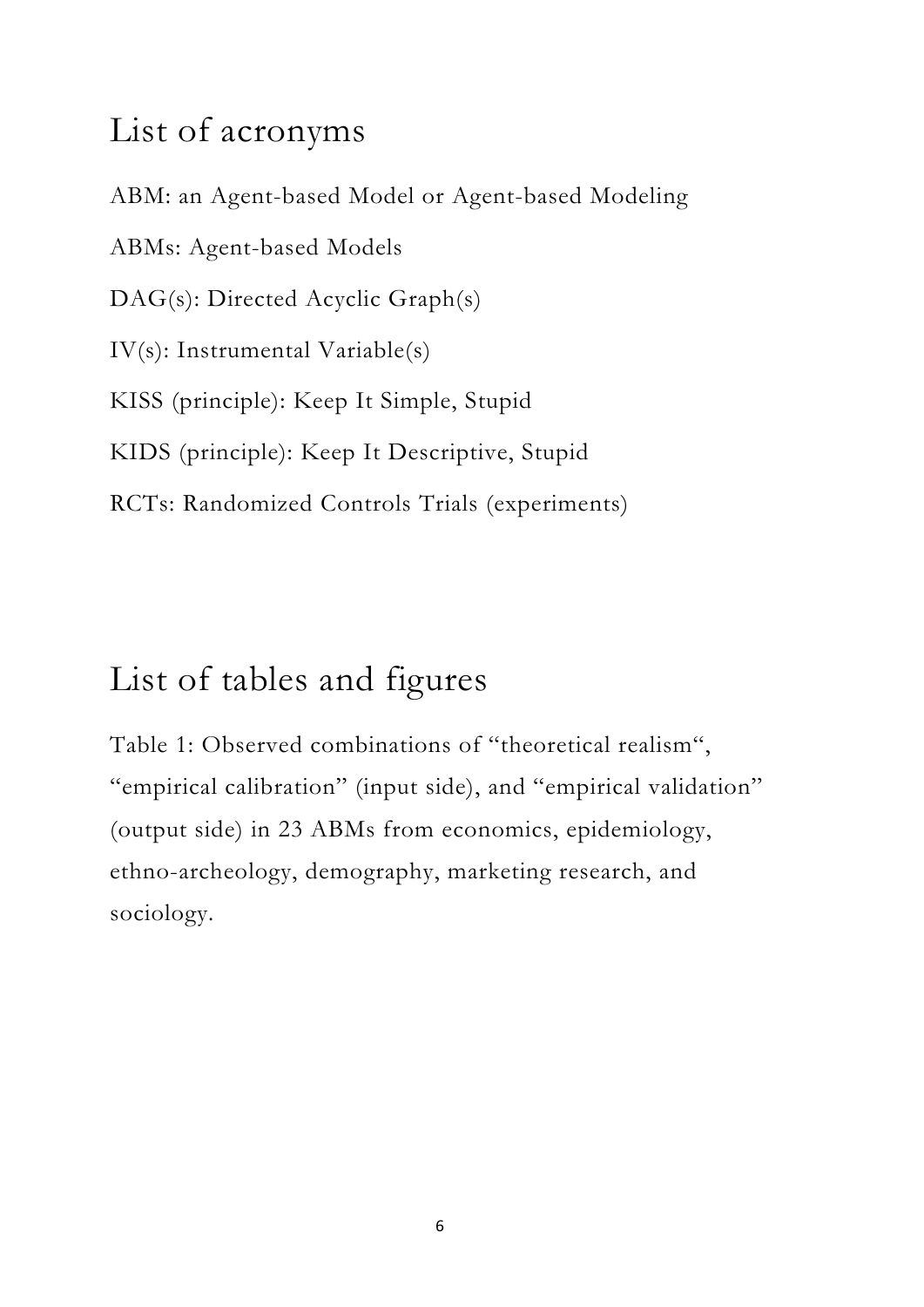#### *The structure of the answer*

To develop the argument, my analysis goes through two main steps. These correspond to the two parts in which this essay is organized. Each part in turn contains three chapters.

In *Part I*, I make an effort of conceptual and methodological clarification that is needed to properly address my central question, i.e. *in what sense* and *under which conditions* ABMs can aid causal inference.

In particular, *Chapter 1* treats the notions of causality and mechanism, and stresses the diversity of accounts that both concepts have received. My goal is to establish that any argument about one favorite method's capacity to aid causal inference and model social mechanisms implicitly relies on one specific understanding of these two notions. As ABM is especially compatible with one specific understanding of the concept of mechanism, it follows that some are sympathetic towards using ABMs in causal research, while others are against it.

*Chapter 2* moves from conceptual to methodological clarifications. It discusses generic features of ABMs, and clarifies the sources, on a technical level, of the special compatibility of this method with one specific understanding of the concept of causality and mechanism. Thus, what was only posed in *chapter 1* is now explained. This methodological discussion will also give the opportunity to address an important point, namely the role and the meaning of "variables" in ABMs, which still seems misunderstood by statistically-minded scholars.

*Chapter 3* also focuses on ABMs on a methodological level, and adds an important clarification. In particular I stress that existing ABMs are various with respect to a/ the degree of realism of the assumptions that are used to design the model, b/ the type of information that is used to build it, and d/ the nature of the data that are performed to assess the model's validity. This is done empirically by analyzing typical models that contributed to establish the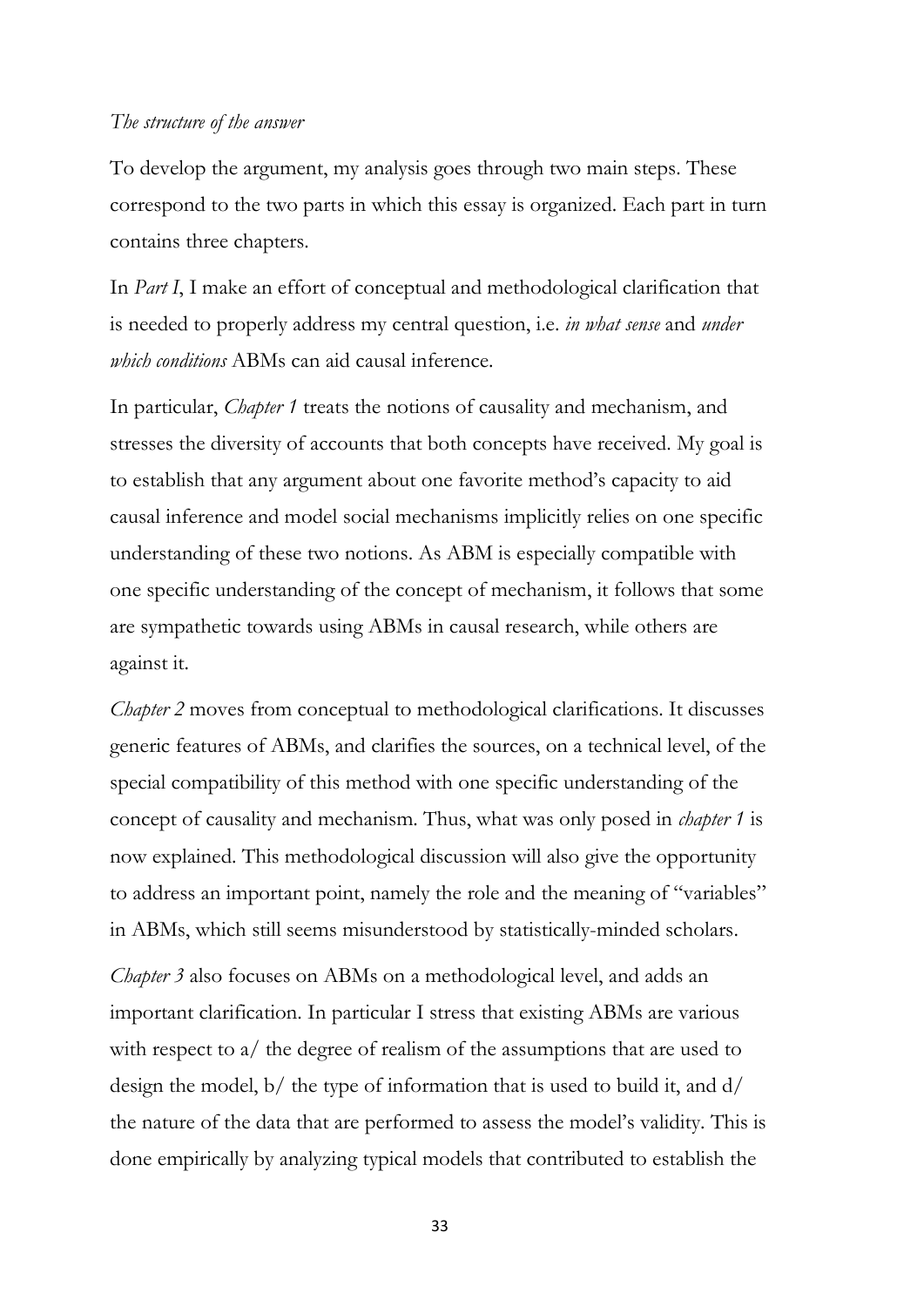research field as well as a selection of recent applications from a variety of disciplines. On the basis of this meta-analysis, I argue that, since all the three dimensions have a bearing on causal inference, a principled assessment of the usefulness of ABMs in causal research cannot neglect the variety of ABMs available on the market, which means that any conclusion drawn from studying this or that specific ABM will be ill-founded.

With such conceptual and methodological qualifications in place, *Part II* can address the central question of the essay, i.e. *in what sense* and *under which conditions* ABMs can aid causal inference.

In particular, *chapter 4* discusses the *in-principle* conditions for ABM to support causal inference, and relate them to the three dimensions, discussed in chapter 3, along which ABMs can be classified. I then highlight the *in-practice* obstacles to the realization of these conditions, and describe the research operations that, from within the method, are available to ABM modelers when these inprinciple conditions cannot be satisfied.

*Chapter 5* plays a crucial role within the structure of the argument. By focusing on a set of methods for which the causal capacity is usually regarded as indisputable, namely randomized control trials (hereafter RCTs), instrumental variables (hereafter IVs), and causal graphs (in particular, Directed Acyclic Graphs, hereafter DAGs), I show that, on close scrutiny, these methods, when they are used to establish proper causal claims, face challenges that are identical to the obstacles faced by ABMs. Similar to the latter, I argue, wellestablished methods for causal inference in fact also face issues of data availability, untestable assumptions, and uncertain reliability.

*Chapter 6* concludes the argument by drawing all the implications from this important—but often under-estimated— fact that, similarly to ABM, traditional methods for causal inference generate evidence for causality only if specific, and highly demanding, conditions are fulfilled. In particular, I build